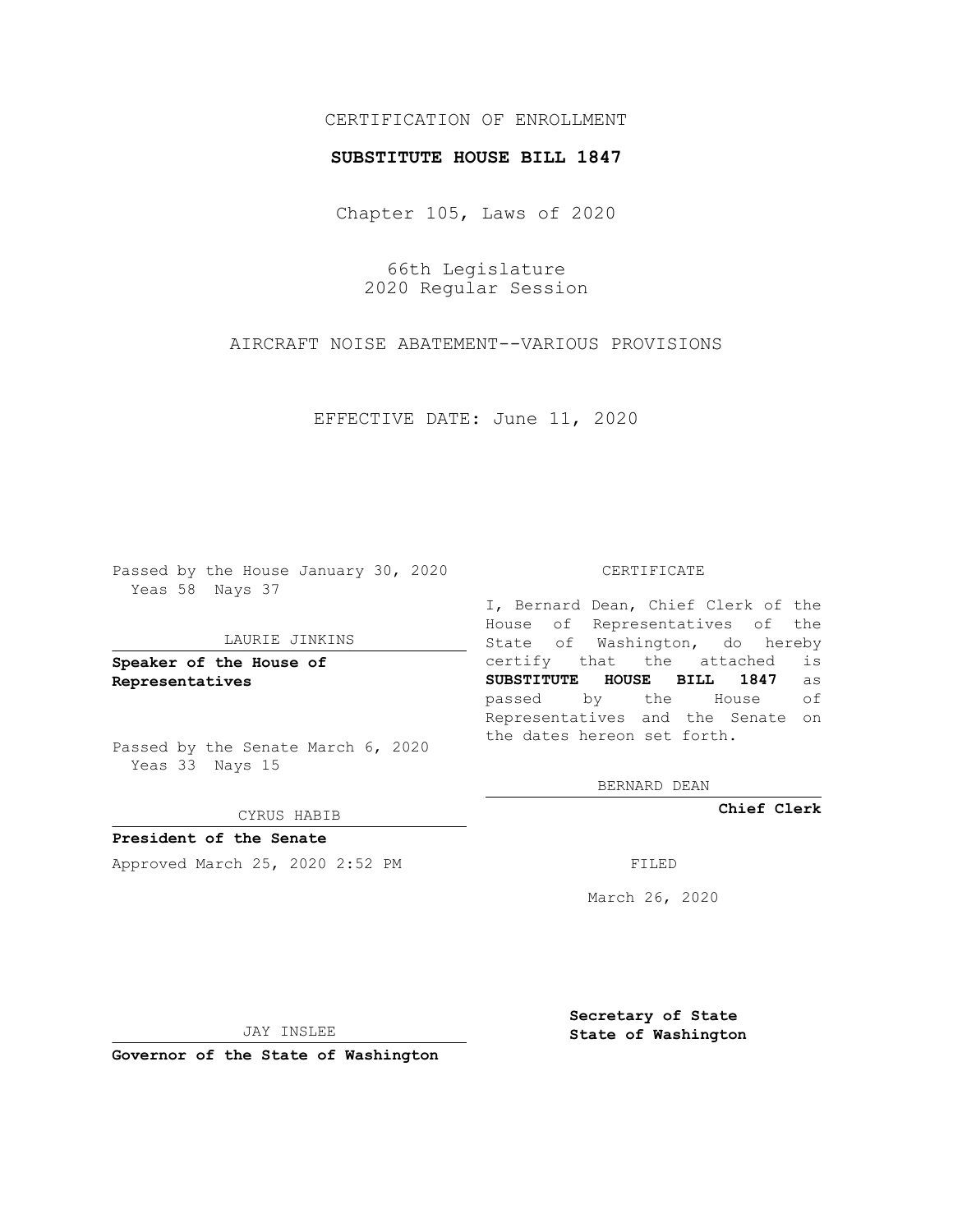## **SUBSTITUTE HOUSE BILL 1847**

Passed Legislature - 2020 Regular Session

**State of Washington 66th Legislature 2019 Regular Session**

**By** House Local Government (originally sponsored by Representatives Pellicciotti, Orwall, Gregerson, Reeves, and Santos)

READ FIRST TIME 02/22/19.

1 AN ACT Relating to aircraft noise abatement; and amending RCW 2 53.54.010, 53.54.020, and 53.54.030.

3 BE IT ENACTED BY THE LEGISLATURE OF THE STATE OF WASHINGTON:

4 **Sec. 1.** RCW 53.54.010 and 1974 ex.s. c 121 s 1 are each amended 5 to read as follows:

6 A port district operating an airport serving more than ((twenty)) nine hundred scheduled jet aircraft flights per day may undertake any of the programs or combinations of such programs, as authorized by this chapter, for the purpose of alleviating and abating the impact of jet aircraft noise on areas surrounding such airport.

11 **Sec. 2.** RCW 53.54.020 and 1984 c 193 s 1 are each amended to 12 read as follows:

13 (1) Prior to initiating programs as authorized in this chapter, 14 the port commission shall undertake the investigation and monitoring 15 of aircraft noise impact to determine the nature and extent of the 16 impact. The port commission shall adopt a program of noise impact 17 abatement based upon the investigations and as amended periodically 18 to conform to needs demonstrated by the monitoring programs ( $\left(\div\right)$ 19 PROVIDED, That)). In no case may the port district undertake any of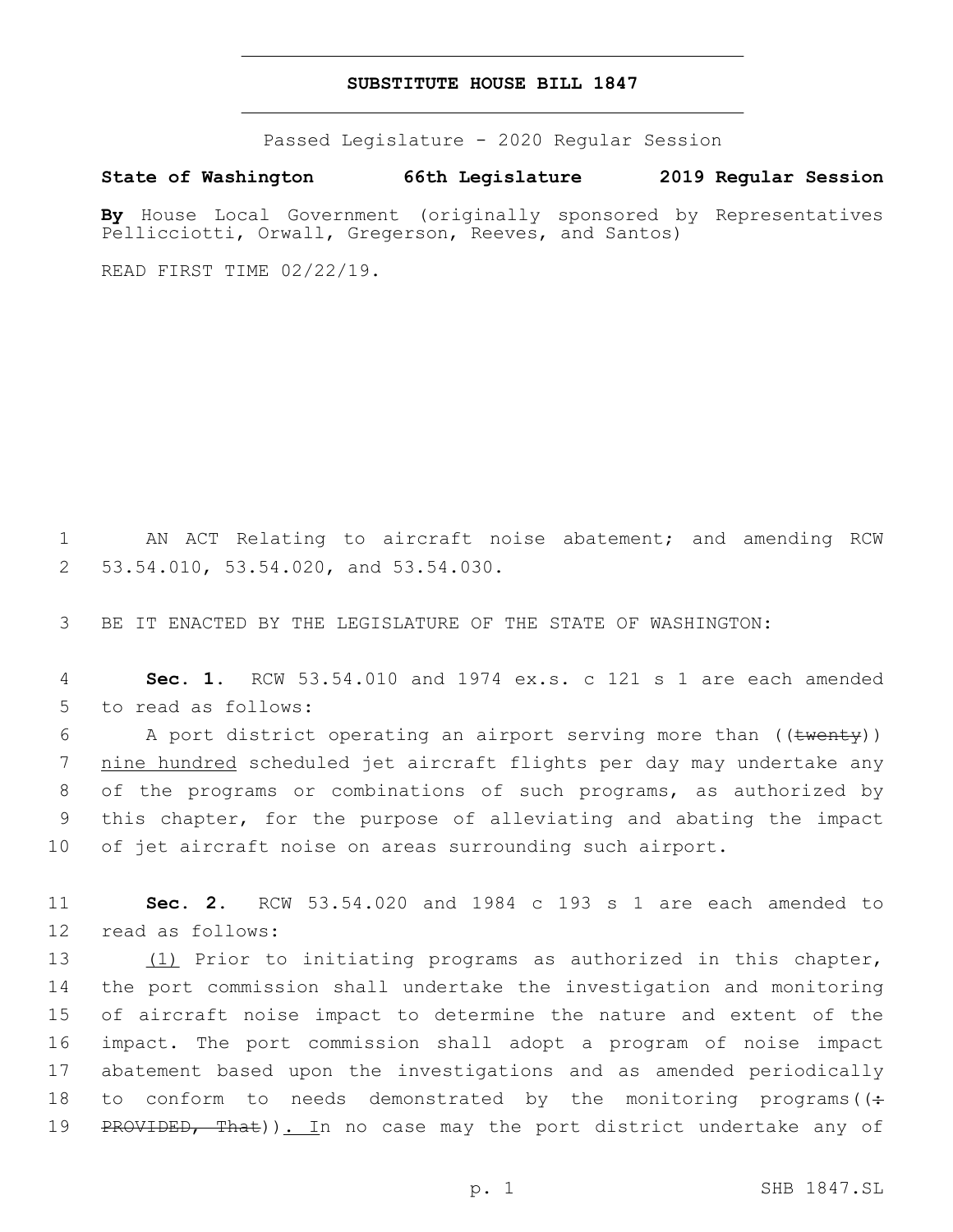1 the programs  $((e f))$  prescribed in this chapter in an area  $((\text{which}))$ 2 that is:

3 (a) More than ((six)) ten miles beyond the paved north end of any 4 runway;

5 (b) More than thirteen miles beyond the paved south end of any 6 runway; or

7 (c) More than ((one)) two miles from the centerline of any runway 8 ((or from an imaginary runway centerline extending six)) ten miles 9 north and thirteen miles south from the paved end of such runway.

10 (2) Such areas as determined ((above)) in this section, shall be 11 known as "impacted areas."

12 **Sec. 3.** RCW 53.54.030 and 1993 c 150 s 1 are each amended to 13 read as follows:

14 (1) For the purposes of this chapter, in developing a remedial 15 program, the port commission may ((utilize)) take steps as 16 appropriate including, but not limited to, one or more of the 17 following programs:

 $((+1))$  (a) Acquisition of property or property rights within the impacted area, which shall be deemed necessary to accomplish a port purpose. The port district may purchase such property or property rights by time payment notwithstanding the time limitations provided for in RCW 53.08.010. The port district may mortgage or otherwise pledge any such properties acquired to secure such transactions. The port district may assume any outstanding mortgages.

 $((+2))$  (b) Transaction assistance programs, including assistance with real estate fees and mortgage assistance, and other neighborhood remedial programs as compensation for impacts due to aircraft noise and noise associated conditions. Any such programs shall be in connection with properties located within an impacted area and shall be provided upon terms and conditions as the port district shall 31 determine appropriate.

 ( $(\frac{43}{})$ ) (c) Programs of soundproofing structures located within an impacted area. Such programs may be executed without regard to the ownership, provided the owner waives damages and conveys an easement for the operation of aircraft, and for noise and noise associated 36 conditions therewith, to the port district.

37 (((4))) (d) Mortgage insurance of private owners of lands or 38 improvements within such noise impacted area where such private 39 owners are unable to obtain mortgage insurance solely because of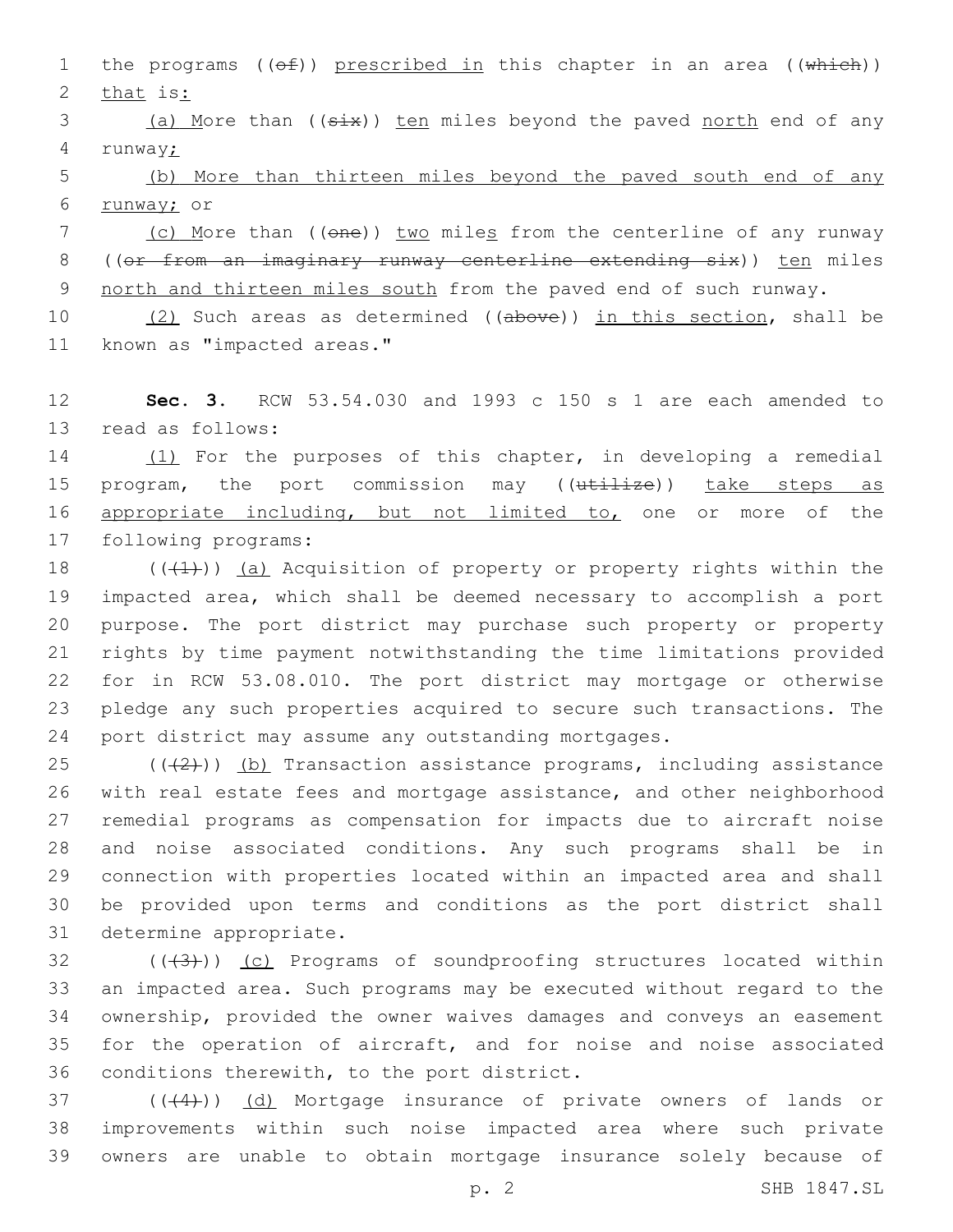1 noise impact. In this regard, the port district may establish 2 reasonable regulations and may impose reasonable conditions and 3 charges upon the granting of such mortgage insurance((: PROVIDED, 4 That)). Such mortgage insurance fees and charges shall at no time 5 exceed fees established for federal mortgage insurance programs for 6 like service.

7 (((5) An individual property may be provided benefits by the port 8 district under each of the programs described in subsections (1) 9 through (4) of this section. However, an individual property may not 10 be provided benefits under any one of these programs more than once, 11 unless the property is subjected to increased aircraft noise or 12 differing aircraft noise impacts that would have afforded different 13 levels of mitigation, even if the property owner had waived all 14 damages and conveyed a full and unrestricted easement.

15 (6)) (e) Management of all lands, easements, or development 16 rights acquired, including but not limited to the following:

17  $((+a))$   $(i)$  Rental of any or all lands or structures acquired;

18  $((+b))$   $(i)$  Redevelopment of any such lands for any economic use 19 consistent with airport operations, local zoning and the state 20 environmental policy;

 ( $(\text{+e})$ )  $(iii)$  Sale of such properties for cash or for time payment and subjection of such property to mortgage or other security transaction: PROVIDED, That any such sale shall reserve to the port district by covenant an unconditional right of easement for the operation of all aircraft and for all noise or noise conditions 26 associated therewith.

 $(1)$  ( $(1)$ ) (2) An individual property may be provided benefits by the port district under each of the programs described in subsection (1) of this section. However, an individual property may not be 30 provided benefits under any one of these programs more than once, unless the property is subjected to increased aircraft noise or differing aircraft noise impacts that would have afforded different levels of mitigation, even if the property owner had waived all damages and conveyed a full and unrestricted easement.

35 (3) A property shall be considered within the impacted area if 36 any part thereof is within the impacted area.

> Passed by the House January 30, 2020. Passed by the Senate March 6, 2020. Approved by the Governor March 25, 2020.